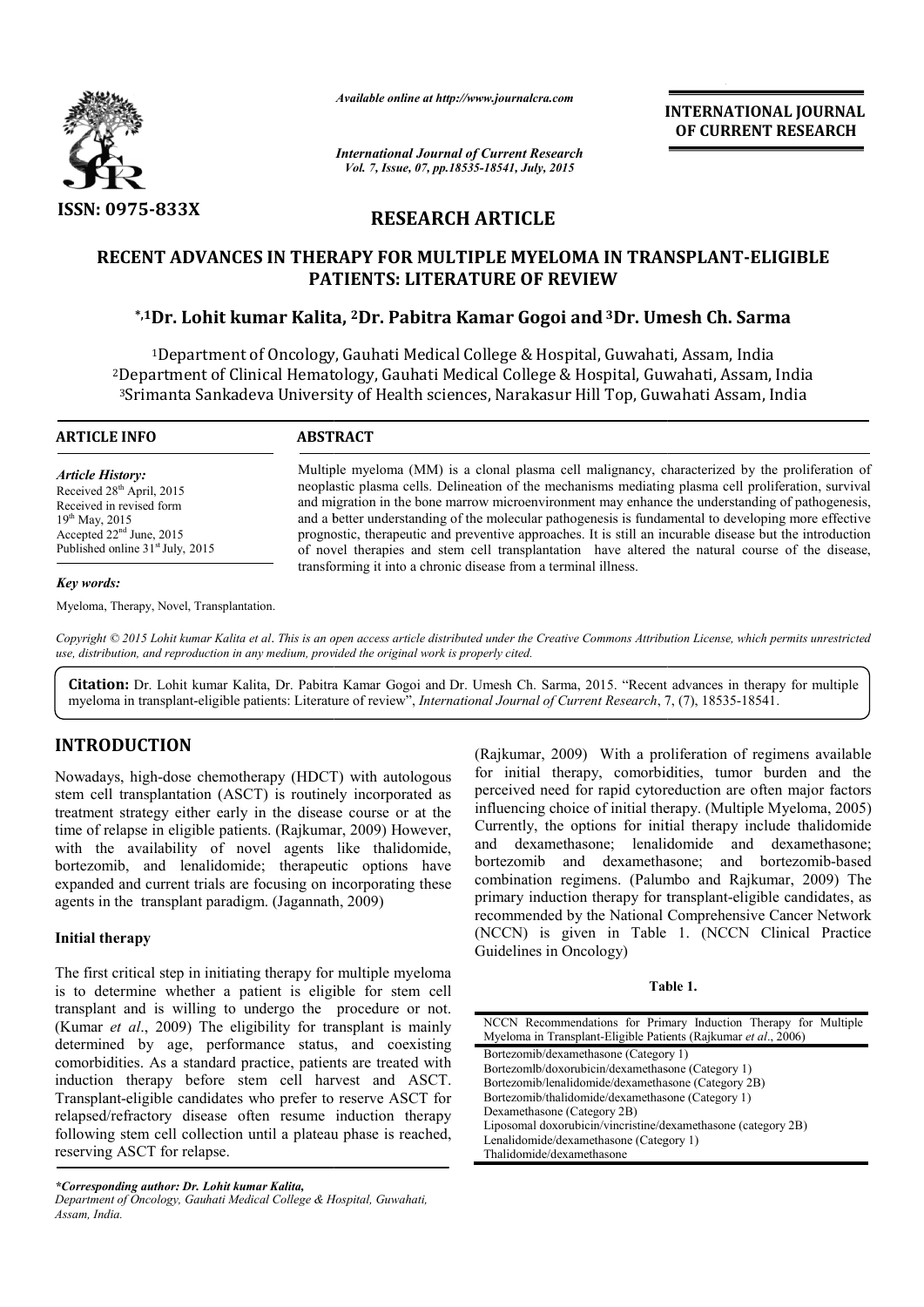### **Thalidomide and Dexamethasone**

In the early part of the decade, the combination of thalidomide and dexamethasone emerged as one of the most commonly used induction regimens for the treatment of newly diagnosed myeloma patients. (Rajkumar, 2009) This combination yielded superior response rate compared with dexamethasone alone as induction therapy for newly diagnosed multiple myeloma. In a clinical trial coordinated by the Eastern Cooperative Oncology Group (ECOG), thalidomide (200 mg/day orally) plus dexamethasone (40 mg orally on days 1 through 4, 9 through 12, and 17 through 20 every month) was compared with dexamethasone alone as induction therapy in 207 previously untreated patients. (Rajkumar *et al*., 2006) The combination therapy resulted in a superior overall response rate (63% vs 41  $\%$ ; p = 0.0017). However, the combination resulted in higher rates of deep vein thrombosis (17% vs 3%), rash, neuropathy and bradycardia.

Another multicenter, randomized, double-blind, placebocontrolled trial evaluating the combination of thalidomide and dexamethasone versus placebo plus dexamethasone in previously untreated symptomatic multiple myeloma patients demonstrated a significantly higher rate of overall response  $(63\% \text{ vs } 46\% \text{; } p \le 0.001)$  and longer time to progression of disease (22.6 vs 6.5 months;  $p < 0.001$ ) in patients receiving combination therapy. (Rajkumar *et al*., 2008) Grade 4 adverse events were more frequent with thalidomide and dexamethasone than with placebo (30.3% vs 22.8%).

A retrospective study compared the combination of thalidomide and dexamethasone with vincristine, doxorubicin and dexamethasone (VAD) regimen as front-line therapy prior to autologous transplantation. Thalidomide and dexamethasone resulted in a significantly higher response rate (76% vs 52%; p < 0.001). (Cavo *et al*., 2005) Non-fatal deep vein thrombosis were more frequently observed with thalidomide and dexamethasone (15%) and granulocytopenia with VAD (12%). In each of the two treatment groups, 91% of patients proceeded to peripheral blood stemcell mobilization. The median number of CD34+ cells collected were 7.85 x  $10^6$ /kg in the thalidomide and dexamethasone group and 10.5 x 106/kg in the control group.

In another randomized prospective trial, the combination of thalidomide and dexamethasone was compared to VAD as pretransplant treatment in newly diagnosed patients with multiple myeloma. (Macro *et al*., 2006) In both the groups, 91% of patients proceeded to peripheral blood stem cell (PBSC) mobilizations, and 83% of patients received HDCT and autotransplant. Before HDCT, very good partial remission (VGPR) rate was 34.7% in the thalidomide and dexamethasone arm as compared to  $12.6\%$  in the VAD arm (p=0.002). However, six months post-transplant, thalidomide and dexamethasone did not show further benefit, with VGPR rates of 44.4% in the thalidomide and dexamethasone arm and 41.7% in the VAD arm ( $p = 0.87$ ).

In another prospective phase III trial (HOVON-50/GMMG-HD3), patients randomized to a combination of thalidomide, doxorubicin and dexamethasone had a significantly higher response rate (partial response) after induction compared with patients randomized to VAD  $(72\% \text{ vs } 54\% \text{; } p \le 0.001)$ . Complete remission (CR) and VGPR were also higher after thalidomide, doxorubicin and dexamethasone. (Lokhorst *et al*., 2008) After high-dose melphalan 200 mg/m<sup>2</sup>,  $CR+VGPR$ remained significantly higher in the patients randomized to thalidomide arm  $(49\% \text{ vs } 32\% \text{, p} < 0.001)$ . Grade 3-4 adverse events were similar in both arms.

The Medical Research Council (MRC) Myeloma IX trial compared cyclo- phosphamide, thalidomide, and dexamethasone with cyclophosphamide-VAD as induction regimen before ASCT. (Morgan *et al*., 2007) A preliminary analysis showed that the CR rate was 20.3% in the thalidomide group and 11.7% in the cyclophosphamide-VAD arm. This difference was maintained at 100 days post-ASCT with a CR rate of 58.2% in the thalidomide arm and 41% in cyclophosphamide- VAD following ASCT.

A brief summary of thalidomide induction regimens from prospective randomized trials incorporating ASCT is summarized in Table 2.

## **Lenalidomide and Dexamethasone**

Lenalidomide has FDA approval for the treatment of relapsed/refractory multiple myeloma in combination with dexamethasone. This combination has also been evaluated in patients with newly diagnosed myeloma. (NCCN Clinical Practice Guidelines in Oncology)

In a phase II trial, 34 newly diagnosed patients with myeloma were administered lenalidomide 25 mg daily PO on days 1-21 of a 28-day cycle. Dexamethasone was given 40 mg PO daily on days 1-4, 9-12, and 17-20 of each cycle. (Rajkumar *et al*., 2005) Thirty-one of thirty-our patients (91%) achieved an objective response; including two (6%) achieving CR and 11 (32%) meeting criteria for both VGPR and near-complete response (nCR). Of the three remaining patients not achieving an objective response, two had minor response and one had stable disease. Unlike thalidomide, side effects such as constipation and neuropathy were uncommon and sedation was not seen; no patient developed grade three or higher neuropathy. Although lenalidomide was shown to be associated with myelosuppression in earlier trials, this adverse effect was less pronounced in this trial, probably reflecting the better bone marrow reserve of patients with previously untreated disease.

Treatment beyond four cycles were permitted at the physicians' discretion. After four cycles of therapy with lenalidomide and dexamethasone, patients were allowed to discontinue treatment to pursue ASCT. (Lacy *et al*., 2007) With extended follow-up, the 2-year progression-free survival (PFS) rates for patients proceeding to ASCT and patients remaining on lenalidomide and dexamethasone were 83% and 59%,respectively; the overall survival (OS) rates were 92% and 90% at 2-years and 92% and 85% at 3 years, respectively. The 3-year OS rate for the whole cohort was 88%. A randomized trial conducted by the ECOG compared lenalidomide plus high-(standard) dose dexamethasone with lenalidomide and low-dose dexamethasone in newly diagnosed myeloma.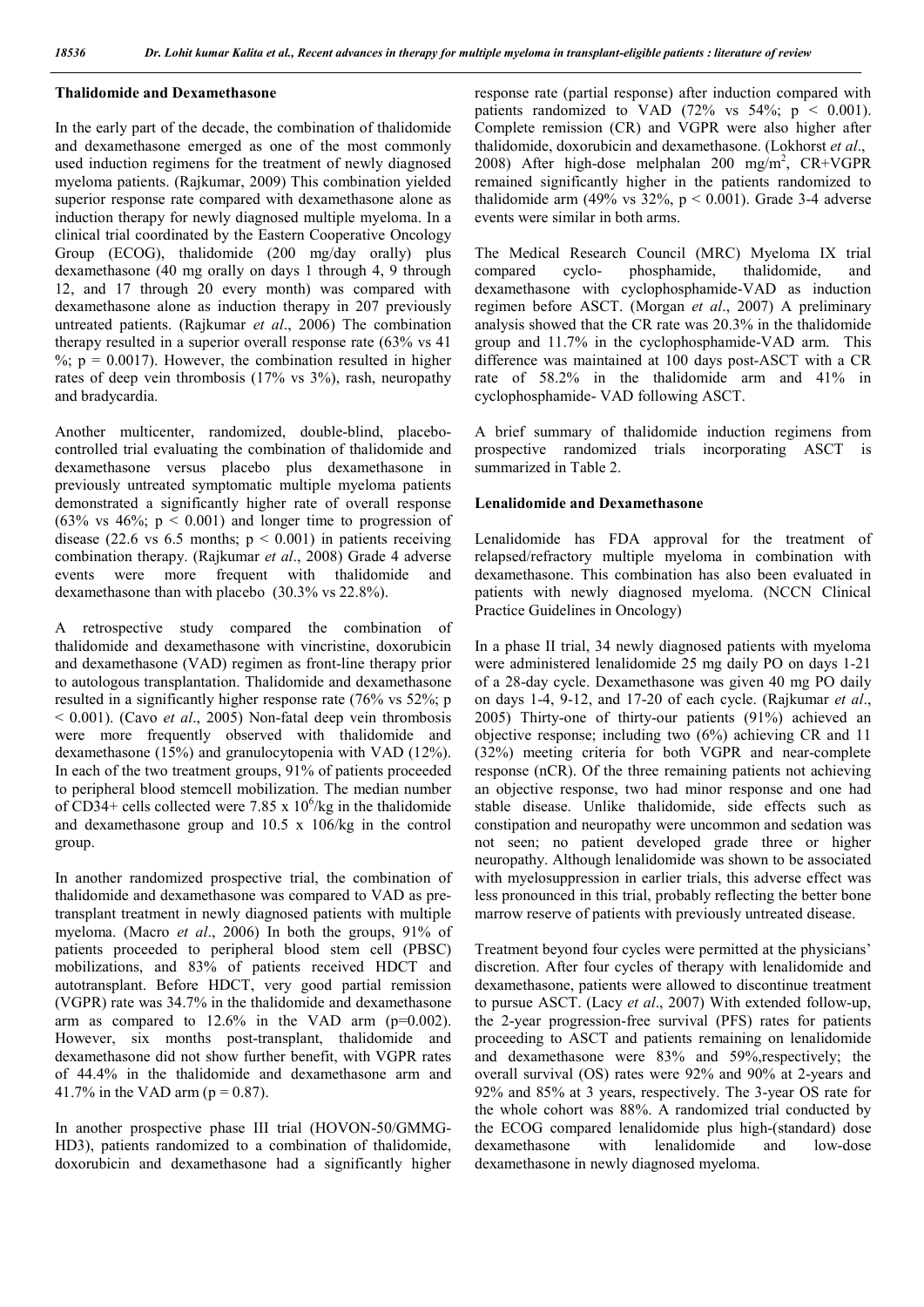**Table 2.**

|                                         |     |                   | Thalidomide Induction Regimens in Transplant-Eligible Patients |              |                           |                            |              |
|-----------------------------------------|-----|-------------------|----------------------------------------------------------------|--------------|---------------------------|----------------------------|--------------|
| Induction regimen                       | n   | Post-induction    |                                                                |              | Post-transplant/Post-HDCT |                            |              |
|                                         |     | CR(%)             | VGPR $(\%)$                                                    | ORR $(\%)$   | CR(%)                     | VGPR(%)                    | ORR $(\%)$   |
| Thal Dexa vs VAD (Macro et al., 2006)   | 204 | NR.               | 34.7 vs 12.6<br>$(p=0.002)$                                    | NR.          | NR                        | 44.R vs 41.7<br>$(p=0.87)$ | NR.          |
| Thal/Doxo/Dexa                          | 402 | $4 \text{ vs } 4$ | 33 vs 15                                                       | 72 vs 54     | $16 \text{ vs } 11$       | 49 vs 32                   | 76 ys 79     |
| Vs VAD(3 HOVON-50/GMMG-HD3)             |     | P < 0.001         | P < 0.001                                                      | $(p=0.001)$  | $(p=0.19)$                | (p<0.001)                  | $(p=0.55)$   |
| (Macro <i>et al.</i> , 2006)            |     |                   |                                                                |              |                           |                            |              |
| Cyclo/Thal/Dexa vs Cyclo/VAD (MRC)      | 900 | 203 vs 11.7       | NR.                                                            | 95.7 vs 83.4 | 58.2 vs 41                | NR.                        | 98.7 vs 95.7 |
| Myeloma IX Trial) (Morgan et al., 2007) |     | $(p=NR)$          |                                                                | $(p=NR)$     | $(p=NR)$                  |                            | $(p=NR)$     |

Thal: Thalidomide, Dexa: Dexamethasone, VAD: Vincristine, doxorubicin and dexamethasone, Cyclo: Cyclophosphamide, CR: Complete remission, VGPR: Very good partial remission, ORR: Overall response rate, HDCT: High-dose chemotherapy, NR: Not reported

|                                                  |             |               | Bortezomib Induction Regimens in Transplant-Eligible Patients |                        |                           |               |                 |
|--------------------------------------------------|-------------|---------------|---------------------------------------------------------------|------------------------|---------------------------|---------------|-----------------|
|                                                  |             |               | Post-induction                                                |                        | Post-transplant/Post-HDCT |               |                 |
| Induction                                        | $\mathbf n$ | $\geq$ PR (%) | $\geq$ VGPR %)                                                | $\geq nCR \frac{9}{0}$ | $\geq$ Pr (%)             | $\geq$ VG (%) | $\geq nCR(\% )$ |
| regimen                                          |             |               |                                                               |                        |                           |               |                 |
| Bort/Daxa                                        | 480         | 89 vs 71      | 50 vs 24                                                      | 22 vs 9                | 87 vs 88                  | 66 vs 50      | 38 vs 28        |
| <b>Vs VAD (IFM</b>                               |             | $(p=NS)$      | $(p=0.0001)$                                                  | $(p=0.00085)$          | $(p=NS)q$                 | $(p=0.021)$   | $(p=0.127)$     |
| $2005/01$ ) (Harousseau <i>et al.</i> ,<br>2007) |             |               |                                                               |                        |                           |               |                 |
| Bort/Thal/                                       | 480         | 94 vs78       | 62ys 29                                                       | 32 vs 12               | <b>NR</b>                 | 76 vs 58      | 55 vs 32        |
| Dexa vs Thal/                                    |             | (p<0.001)     | (p<0.01)                                                      | (p<0.001)              | <b>NR</b>                 | (p<0.001)     | (p<0.001)       |
| Deax (GIEMMA)                                    |             |               |                                                               |                        |                           |               |                 |
| (Cavo et al., 2008)                              |             |               |                                                               |                        |                           |               |                 |
| Borte/VBMCP/                                     | 190         | $72$ vs       | <b>NR</b>                                                     | 28 <sub>vs</sub>       | $97$ vs                   | NR.           |                 |
| <b>VBAD</b> vs                                   |             | <b>80 VS</b>  |                                                               | 41 VS                  | 97 VS                     |               | 64 VS           |
| Borte/Thal/                                      |             | 66            |                                                               | 12 VS                  | 97                        |               | 53              |
| Deax vs. Thal/                                   |             | $(P=ns)$      |                                                               | (P<0.01)               | $(P=ns)$                  |               | $(P=ns0)$       |
| Dexa (PETHEMA/                                   |             |               |                                                               |                        |                           |               |                 |
| Gem) (Rosinol et al., 2008)                      |             |               |                                                               |                        |                           |               |                 |
| Bort/Doxo/deax                                   | 833         | 79 vs 57      | 45 vs 17                                                      | $7 \text{ vs } 2$      | 91 vs 79                  | 71 vs 44      | 26 vs 14        |
| Vs. VAD                                          |             | $(P=NR)$      | $(p=NR)$                                                      | $(p=NR)$               | $(p=NR)$                  | $(p=NR)$      | $(p=NR)$        |
| (HOVON 65                                        |             |               |                                                               |                        |                           |               |                 |
| MM/GMMGHD4)                                      |             |               |                                                               |                        |                           |               |                 |
| (Sonneveld et al., 2009)                         |             |               |                                                               |                        |                           |               |                 |

Borte: Bortezomib, Thai: Thalidomide, Dexa: Dexamethasone, VAD: Vincristine-Doxorubicin-Dexamethas0one, VBMCP/VBAD; Vincristine, Carmustine, Melphalan, Cyclophosphamide, Prednisone/Vincristine, Carmustine, Doxorubicin, and Dexamethasone, PR: Partial remission, VGPR: Very good partial remission, nCR: Near complete remission, NR: Not reported, NS: Not significant treatment in terms of prolonging remission or OS.

(Rajkumar *et al*., 2008) With early follow-up, the OS favoured the low-dose dexamethasone group (p =0.006); 1-year survival was 96% and 88%, respectively, and 2-year survival was 87% and 75%, respectively. A landmark analysis was conducted after four months of treatment on the trial. There was no difference in the percentage of patients who underwent ASCT, between the two arms, 29% (standard dose dexamethasone) and 31% (low-dose dexamethasone). In the landmark analysis, the 2-years OS rate was 91% among patients who received primary therapy with lenalidomide and low-dose dexamethasone, and 94% among patients who received HDCT followed by ASCT.

As a result of these observations, the lower dexamethasone dose (40 mg by mouth on days 1, 8, 15, and 22 of each 28-day cycle) is now commonly used for all newly diagnosed patients with myeloma who are receiving dexamethasone in combination with lenalidomide, except perhaps in select situations like myeloma-induced renal failure, where rapid cytoreduction is critical. Following the availability of results from the above ECOG study, a Southwest Oncology Group (SWOG) trial (SO232) comparing the standard dexamethasone with combined therapy of dexamethasone plus lenalidomide in newly diagnosed myeloma patients was halted and all

participants were given the choice of switching to lenalidomide plus low-dose dexamethasone (Zonder *et al*., 2007).

A recent case-control study compared the efficacy and toxicity of lenalidomide plus dexamethasone with thalidomide plus dexamethasone. (Gay *et al*., 20l0) This study demonstrated that lenalidomide plus dexamethasone was well-tolerated and more effective than thalidomide plus dexamethasone as initial therapy for newly diagnosed myeloma. The partial response (PR) rates to lenalidomide plus dexamethasone and thalidomide plus dexamethasone were 80.3% and 61.2%, ( $p <$ 0.001) and VGPR rates were 34.2% and 12.0%, respectively, (p < 0.001). Patients receiving lenalidomide plus dexamethasone had longer time-to-progression (median 27.4 vs 17.2 months;  $p : 0.019$ ), PFS (median 26.7 vs 17.1 months;  $p =$ 0.036) and OS (median not reached vs  $57.2$  months;  $p = 0.018$ ). The major grade 3 or 4 toxicities of lenalidomide plus dexamethasone were hematologic, mainly neutropenia (14.6% vs  $0.6\%$ ,  $p < 0.001$ ); the most common toxicities in thalidomide plus dexamethasone were venous thromboembolism (15.3% vs 9.2%,  $p = 0.058$ ) and peripheral neuropathy (10.4% vs 0.9%,  $p < 0.001$ ).

**Table 3.**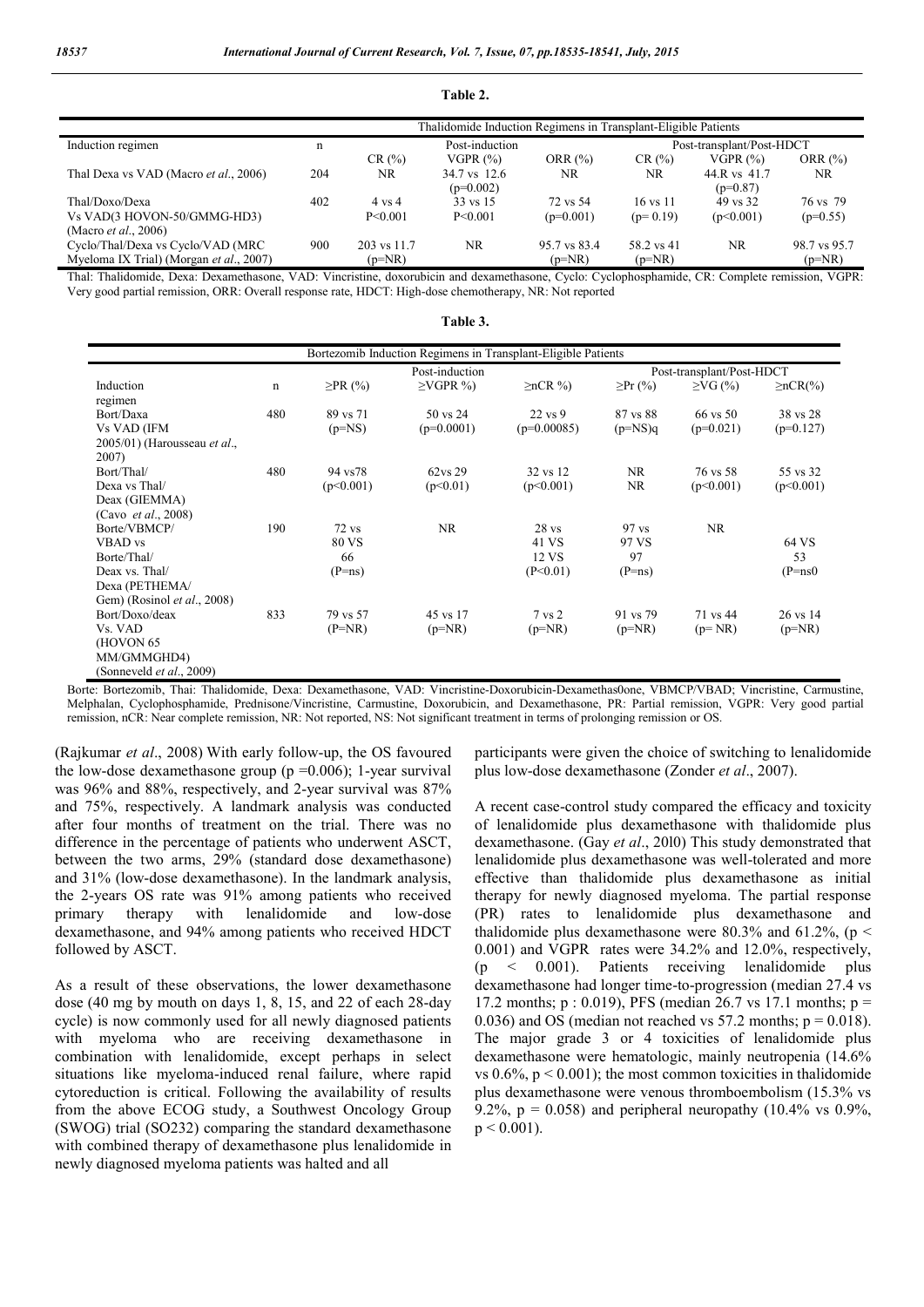A phase II trial was designed to determine the safety and efficacy of the combination regimen clarithromycin (Biaxin), lenalidomide (Revlimid), and dexamethasone (BiRD) as firstline therapy for multiple myeloma. (Niesviéky *et al*., 2008) An objective response rate of 90.3% and a stringent complete response (SCR) rate of 38.9% was achieved. Clarithromycin increases the area under the curve and the maximum concentration levels of certain corticosteroids and may also possess immunomodulatory properties and direct antineoplastic effects.

The relatively low toxicity of the lenalidomide and dexamethasone combination lends itself as a major contender for primary therapy of myeloma. Further, as this regimen is orally administered, it is less cumbersome than complex intravenous regimens. However, several reports have indicated that prolonged lenalidomide treatment may result in a decrease in the ability to subsequently mobilize CD34+ cells. (Mazumder *et al*., 2008) In a representative single institutional study among those mobilized with granulocyte-colony stimulating factor (G-CSF) alone, there was a significant decrease in total CD34+ cells collected ( $p < 0.001$ ), average daily collection ( $p < 0.001$ ), day one collection ( $p < 0.001$ ) and increased number of aphaeresis (p : 0.004) in patients treated with lenalidomide compared to those receiving dexamethasone, thalidomide-dexamethasone or VAD. (Kumar *et al*., 2007) With increased duration of lenalidomide therapy and with increasing age, a decreased yield of PBSC was observed ( $p =$ 0.002). However, there was no effect on quality of PBSC collected based on similar engraftment across all groups. The NCCN recommends harvesting peripheral blood early in the course of induction with lenalidomide. (NCCN Clinical Practice Guidelines in Oncology)

#### **Bortezomib- and Dexamethasone—Based Regimens**

### **Phase II Studies**

A phase II multicenter trial assessed the efficacy of single agent bortezomib in 64 patients with previously untreated symptomatic myeloma. (Richardson *et al*., 2009) The overall response rate was 40%, including 9% CR/nCR, which did not differ among different cytogenetic risk groups. The median duration of response was 8.4 months and median time to progression was 17.3 months. Half of the patients had a subsequent ASCT. Toxicities with bortezomib were generally mild and included sensory neuropathy (64%), constipation (53%), nausea (53%), and fatigue (44%). Baseline myelomaassociated neuropathy seemed more common than previously reported and bortezomib—associated neuropathy, although a common toxicity was reversible in most patients.

A Intergroupe Francophone du Myélome (IFM) phase II study further supported the use of bortezomib and dexamethasone in the induction treatment of newly diagnosed multiple myeloma patients prior to ASCT. (Harousseau *et al*., 2006) This phase II, open-label, trial of bortezomib (1.3 mg/m2, days 1, 4, 8, and 11) and dexamethasone (40 mg, days 1-4 and 9-12 for cycles 1-2, days 1-4 for cycles 3-4) administered for four cycles of 21-days, as induction therapy in chemotherapy-naive myeloma patients resulted in an over all response rate 66% including 21% CR rate and 10% VGPR rate. The most common side effects were gastrointestinal symptoms, peripheral neuropathy and fatigue, and were usually mild. CD34+ cells collection were adequate to perform ASCT.

Another phase II trial by the PETHEMA group studied alternating cycles of bortezomib and dexamethasone as an induction regimen before ASCT. (Rosinol *et al*., 2007) A partial response or greater was observed in 65% of cases with a minor response in 17.5%. Time to response was rapid, with an 82% serum M protein reduction achieved within the first two cycles. Toxicity was low, with no grade 3 to 4 peripheral neuropathy and no grade 2 to 4 thrombocytopenia. The response rate after ASCT was 88%, with 33% CR plus 22% VGPR.

A single-center, open-label, phase ll trial evaluated the bortezomib, pegylated liposomal doxorubicin, and dexamethasone combination regimen as initial treatment for patients with newly diagnosed multiple myeloma. (Jakubowiak *et al*., 2009) Following six cycles of therapy, the VGPR was 57.5%. Following ASCT, rates of VGPR increased to 76.6%. Overall, 1-year PFS and OS rates were 92.5% and 97.5%, respectively. Grade 3 or 4 hematologic toxicities occurred in S 10% of patients; grade 2 painful neuropathy occurred in 7.5%; and grade 3 palmar-plantar erythrodysesthesia occurred in 2.5%.

Based on the positive results seen with the bortezomib, cyclophosphamide, and dexamethasone combination in the relapsed/refractory myeloma patients, (Reece *et al*., 2008) the above combination was studied in the treatment of newly diagnosed multiple myeloma patients to assess response and toxicity. In a phase II single arm trial, the use of a modified version of this three drug regimen produced a rapid and profound response in patients with newly diagnosed multiple myeloma with manageable toxicity. (Reeder *et al*., 2009) The overall intent to treat response rate was 88% with 61% VGPR and 39% CR/nCR. An ongoing trial by the German Myeloma Group [Deutsche Studiengruppe Multiples Myelom (DSMM)] is evaluating this combination as an induction regimen. (Knop *et al*., 2009) Results of an interim analysis of the ongoing trial demonstrated positive results for the combination; with an objective response rate of 84% (CR of 12.5% and PR of 71.5%).

### **Comparative Trials**

A recent retrospective analysis of patients with myeloma who received bortezomib- containing regimens or VAD before collection of peripheral blood stem cells and ASCT, demonstrated superiority of bortezomib therapy in terms of depth of response. (Eom *et al*., 2009) The VGPR rate in the bortezomib group was 66.7%, significantly higher compared with 34.2% for the VAD group ( $p = 0.006$ ). Although not statistically significant, an objective response rate (at least a partial response) prior to ASCT was documented in 90% and 81.6% of patients with bortezomib-containing regimens and VAD, respectively. Recently, several phase III trials studying bortezomib-based regimen have been reported with early follow-up. A multicenter randomized phase III trial conducted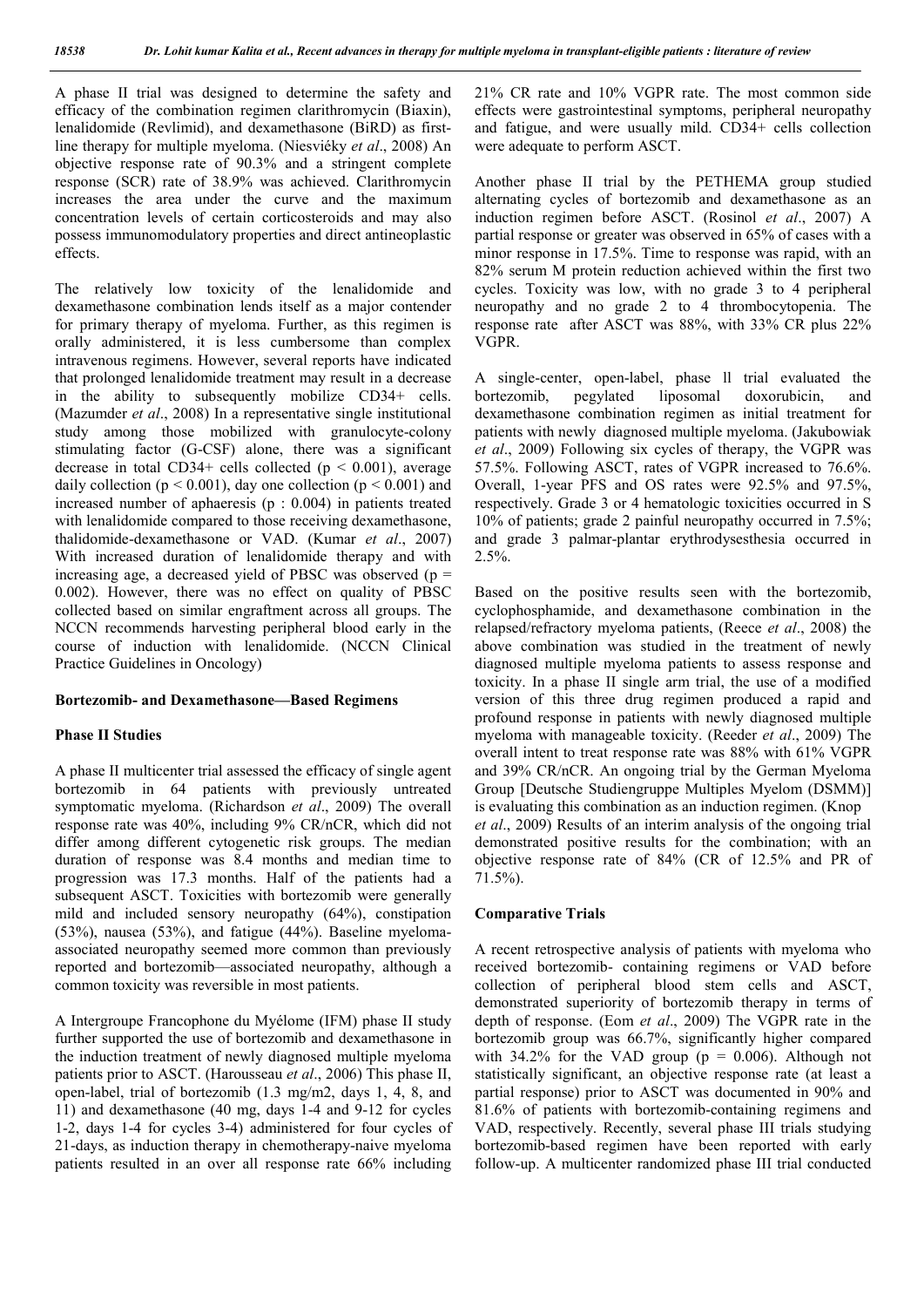by the IFM cooperative group (IFM 2005/01 trial) compared a combination of bortezomib and dexamethasone to VAD as induction therapy prior to ASCT. (Harousseau *et al*., 2007) Better CR and VGPR rates were observed in the bortezomib and dexamethasone group (21% and 46.7%) as compared to the VAD group (8% and 18.6%) when assessed prior to transplant. In patients who underwent transplant, the CR rate was 41% with the bortezomib and dexamethasone regimen and 29% with the VAD regimen (p  $: 0.0089$ ). Grade  $> 3$  adverse events were similar (38.2% vs 40.6%); serious adverse event rates (25.2% vs 31.0%) and adverse events leading to death (0.8% vs 2.9%) were lower with bortezomib and dexamethasone. Neuropathy (all grades) was higher with bortezomib and dexamethasone  $(35.3\% \text{ vs } 22.6\%)$ . Stem cell collection was adequate (> 2 x 106 CD34+/kg) in both the bortezomib and dexamethasone (97%) and VAD (99%) arms. Early follow-up has shown that bortezomib and dexamethasone resulted in superior PFS.

An ongoing phase III HOVON 65 MM/GMMG—HD4 trial compares bortezomib, doxorubicin and dexamethasone induction therapy with VAD followed by either bortezomib or thalidomide maintenance treatment post-ASCT. (Sonneveld *et al*., 2009) In a preliminary analysis, the bortezomib based combination was found to be significantly superior to VAD in terms of the VGPR and PR rates.

Early results of total therapy III demonstrated that bortezomib could be safely combined with multiagent chemotherapy. (Barlogie *et al*., 2007) In this phase III trial, induction chemotherapy prior to and consolidation chemotherapy after transplants in the bortezomib arm consisted of two cycles of bortezomib, thalidomide, dexamethasone and four-day continuous infusions of cisplatin, doxorubicin, cyclophosphamide, etoposide; three-year maintenance comprised monthly cycles of bortezomib, thalidomide, dexamethasone in the first and thalidomide, dexamethasone in the remaining years. After two years, 83% had achieved nCR in the bortezomib arm, which was sustained in 88% at two years from its onset. With a median follow-up of 20 months, 2-year estimates of event-free survival (EES) and OS were 84% and 86%, respectively.

In summary bortezomib-based induction regimens have demonstrated no adverse impact on peripheral blood stem cell (PBSC) harvest numbers and on their quality as defined by time to engraftment. These regimens appear to be well tolerated and highly active as induction therapy; with high response rates and consistently high CR rates. (Oakervee *et al*., 2007) Bortezomib and dexamethasone-based regimens appear to overcome the need for intensification of chemotherapy before ASCT. (Corso *et al*., 2010)

## **Bortezomib- and Immunomodulatory Drug-Based Combination Therapies**

Bortezomib and immunomodulatory drugs have demonstrated efficacy as single agents and in combination with dexamethasone. As these agents function through distinct mechanisms, there is potential for synergy and the ability to overcome resistance. Therefore, regimens that incorporate both

bortezomib and immunomodulatory drugs are being investigated in early-phase clinical trials.

In a phase I/Il study, lenalidomide, bortezomib and dexamethasone has shown to be very active and well tolerated in newly diagnosed myeloma patients. (Richardson *et al*., 2007) This combination induced a partial remission (PR) rate of 98% including 52% VGPR. In view of the improved outcomes, this regimen has been included in the induction therapy for transplant-eligible patients under category 2B by the N CCN. (NCCN Clinical Practice Guidelines in Oncology)

In a single center, retrospective analysis, induction therapy with bortezomib, lenalidomide and dexamethasone resulted in CR, VGPR, and PR rates of 11%, 42%, and 47%, respectively, whereas bortezomib, thalidomide and dexamethasone yielded the above rates of 8%, 49%, and 47%, respectively. (Shah *et al*., 2009) In patients who achieved only a PR after induction therapy with either regimen, 40% experienced further improvement to a CR or VGPR after ASCT. An ongoing phase I/II study is currently assessing bortezomib, lenalidomide and dexamethasone plus pegylated liposomal doxorubicin in newly diagnosed myeloma patients. (Jakubowiak *et al*., 2009) The preliminary results show a PR in  $> 95\%$ , VGPR in  $> 47\%$ , and CR/nCR in  $> 26\%$ .

The phase I/II EVOLUTION study is evaluating bortezomib, lenalidomide, and dexamethasone combined with the alkylating agent cyclophosphamide. (Kumar *et al*., 2008) This novel 4 drug combination regimen has achieved `PR in 100%, VGPR in 68%, CR/nCR in 32%, CR of 28% and stringent complete remission (SCR) of 20%. The Italian Myeloma Network (GIMEMA) cooperative group compared borte-zomib, thalidomide and dexamethasone to thalidomide and dexamethasone alone as induction therapy prior to ASCT. (Cavo *et al*., 2008) In this multicenter, randomized phase III trial, the bortezomib, thalidomide, and dexamethasone group showed a superior CR rate of 21% compared to 6% in the thalidomide and dexamethasone group  $(p < 0.001)$ . Posttransplant, CR rate of 41% with the bortezomib, thalidomide, and dexamethasone regimen remained significantly superior to 20% in the thalidomide and dexamethasone group ( $p \le 0.001$ ).

The combination of bortezomib, thalidomide, and dexamethasone as induction therapy was also found to be superior in the terms of post-induction CR rate in a phase III trial (PETHEMA/GEM) investigating the combination in comparison with thalidomide and dexamethasone or VBMCP/VBAD (vincristine, carmustine, melphalan, cyclophosphamide, prednisone/vincristine, carmustine, doxorubicin, and dexamethasone) plus two cycles of bortezomib. (Rosinol *et al*., 2008) The post-transplant CR rates were higher with bortezomib, thalidomide, and dexamethasone combination (50%) and with VBMCP/VBAD (39%) as compared to the thalidomide and dexamethasone arm (26%), although the difference did not reach statistical significance.

Summarizing the above evidence (Table 3), a number of bortezomib induction regimens are now available. The combination of bortezomib and dexamethasone appears to be superior to the traditional VAD regimen. The addition of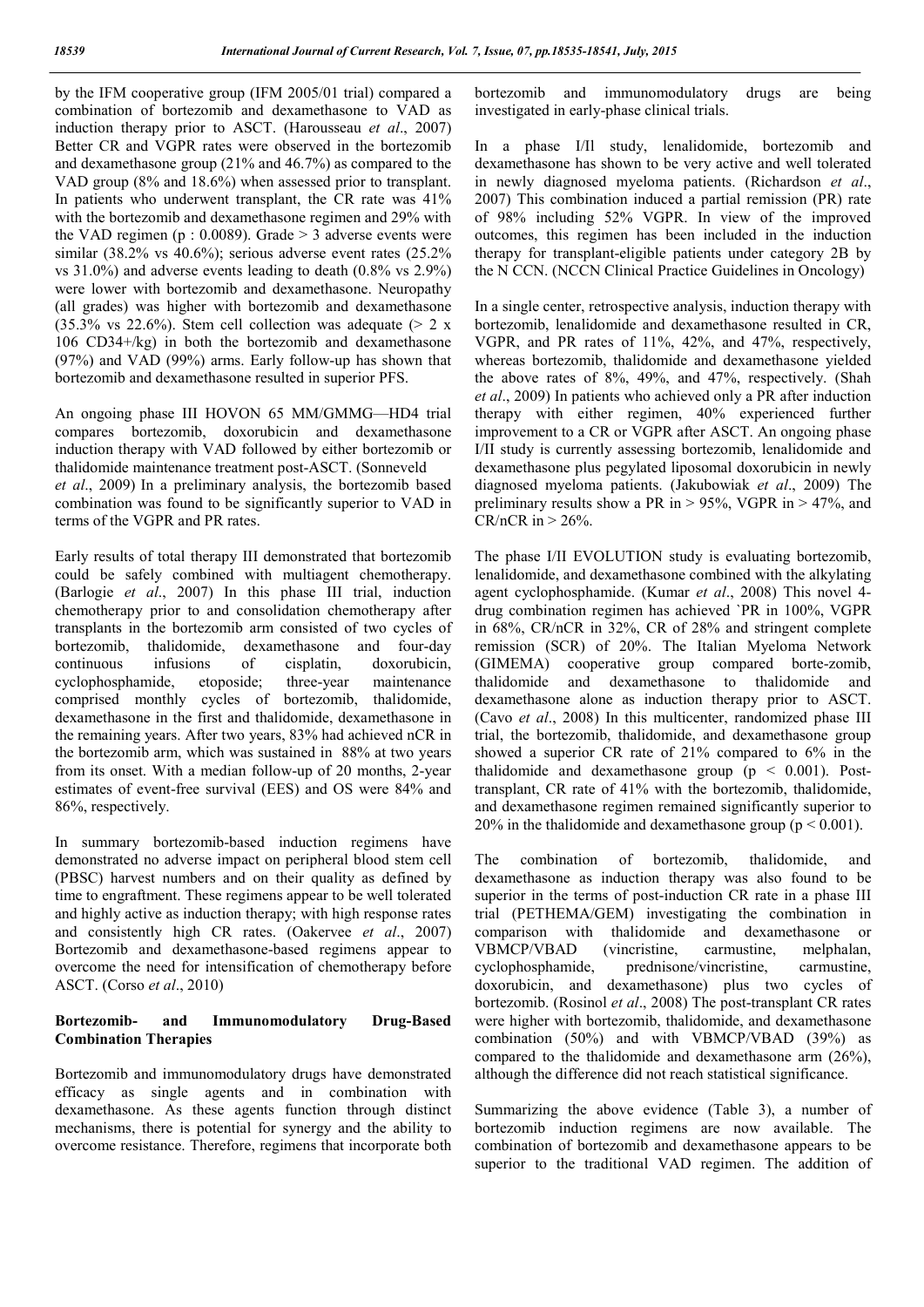thalidomide may further improve response rates, especially CR and VGPR rates, and possibly the PFS interval. Only long-term follow-up studies will determine whether this translates into an OS advantage.

### **Conclusion**

High-dose chemotherapy followed by ASCT has greatly improved outcomes in patients with multiple myeloma. As discussed in detail, the introduction of thalidomide, bortezomib, and lenalidomide have led to the introduction of novel induction regimens and, it has now become possible to achieve CR in 30-40% of newly diagnosed patients prior to HDCT. However, a number of questions regarding these novel induction regimens remain unanswered. Only long-term survival data will provide answers to the questions on the optimal induction treatment and whether aggressive multimodality treatment up-front, using all or most of the new agents with ASCT can significantly extend survival.

Also, with any treatment strategy, the use of new cytogenetic and molecular information will be paramount to develop optimal risk-adapted care. Already with the realization that hematopoietic stem cell transplantation results in shorter PFS in patients with high-risk disease, several experts have suggested that ASCT be kept in reserve for these patients. It has been proposed that these patients can be initially treated with bortezomib containing regimens, as bortezomib seems to overcome the adverse prognostic impact of 13q deletion and t(4;14).66On the other hand, investigators have also suggested delaying ASCT in patients who have achieved CR to induction therapy, or till maximum cytoreduction is reached. Only randomized trials in the future may be able to establish whether these novel regimens may make HDCT ur1necessary in a subset of patients.

Support :Nil

Conflict of Interest : None

## **REFERENCES**

- Barlogie B, Anaissie E, van Rhee F, *et al*. Incorporating bortezomib into upfront treatment for multiple myeloma: early results of total therapy 3. *Br J Haematol*., 2007;138(2):l76-85.
- Cavo M, Tacchetti P, Patriarca F, *et al*. Superior complete response rate and progression- free survival after autologous transplantation with up-front Velcadethalidomide-dexamethasone compared with thalidomide dexamethasone in newly diagnosed multiple myeloma [abstract 158] *Blood*, 2008;112:65.
- Cavo M, Zamagni E, Tosi P, *et al*. Superiority of thalidomide and dexamethasone over (VAD) as primary therapy in preparation for autologous tranaplantation for multiple myeloma. *Blood*, 2005;106:35-9.
- Corso A, Barbarano L, Mangiacavalli 5, *et al*. Bortezomib plus dexamethasone can improve stem cell collection and overcome the need for additional chemotherapy before autologous transplant in patients with myeloma. Leuk Lymphoma. 2010; 51 (2):236-42.
- Eom HS, Min CK, Cho BS, *et al*. Retrospective Comparison of Bortezomib—containing Regimens with Vincristine— Doxorubicin—Dexamethasone (VAD) as Induction Treatment Prior to Autologous Stem Cell Transplantation for Multiple Myeloma. *Jpn J Clin Oncol*., 2009;39(7)449- 55.
- Gay F, Hayman SR, Lacy MQ, *et al*. Lenalidomide plus dexamethasone versus thalidomide plus dexamethasone in newly diagnosed multiple myeloma; a comparative analysis of 411 patients. *Blood*, 20lO;1 l5(7):l343-50.
- Harousseau IL, Attal M, Leleu X, *et al*. Bortezomib plus dexamethasone as induction treatment prior to autologous stem cell transplantation in patients with newly diagnosed multiple myeloma: results of an IFM phase II study. *Haematologica*., 2006,91 :1498-505.
- Harousseau IL, Mathiot C, Attal M, *et al*. Bortezomib/dexamethasone versus VAD as induction prior to autologous stem cell transplantion (ASCT) in previously untreated multiple myeloma (MM): Updated data from IFM 2005/01 trial. Blood (ASH Annual Meeting Abstracts). 2007;1 10:Abstract 450.
- Jagannath S. Treatment goals in multiple myeloma. Commun Oncol. 2009; 6(suppl 3):4-12.
- Jakubowiak AJ, Hofmeister CC, *et al*. Lenalidomide, bortezomib, pegylated liposomal doxorubicin hydrochloride, and dexamethasone in newly diagnosed multiple myeloma: initial results of phase I-II MMRC trial (abstract). *J Clin Oncol*., 2009;27(l5S):85i 7.
- Jakubowiak Aj, Kendall T, Al-Zoubi A, *et al*. Phase II Trial of Combination Therapy With Bortezomib, Pegylated Liposomal Doxorubicin, and Dexamethasone in Patients With Newly Diagnosed Myeloma. *J Clin Oncol*., 2009;27(30):5015-22.
- Knop S, Liebisch P, Wandt H, *et al*. Bortezomib, IV cyclophosphamide, and dexamethasone (VelCD) as induction therapy in newly diagnosed multiple myeloma: Results of an interim analysis of the German DSMM Xia trial [abstract 8516]. *J Clin Oncol*., 2009;27(18 supp|):437s.
- Kumar 5, Flinn IW, Noga SJ, *et al*. Safety and efficacy of novel combination therapy with bortezomib, dexamethasone, cyclophosphamide, and lenalidomide in newly diagnosed multiple myeloma: initial results from the phase I-II multicenter EVOLUTION study (abstract). *Blood*, 2008;112:93.
- Kumar S, Dispenzieri A, Lacy MQ, *et al*. Impact of lenalidomide therapy on stem cell mobilization and engraftment post-peripheral blood stem cell transplantation in patients with newly diagnosed myeloma. *Leukemia*, 2007;21 (9):2035-42.
- Kumar S, Rajkumar SV, Anderson KC. Treatment of multiple myeloma. Clinical Oncology. 2009;12(1):6l-74.
- Lacy MQ, Gertz MA, Dispenzieri A, *et al*. L0ng—term results of response to therapy, time to progression, and survival with lenalidomide plus dexamethasone in newly diagnosed myeloma. *Mayo Clin Proc*. 2007;82(10):1179-84.
- Lokhorst HM, Schmidt-Wolf I, Sonneveld P, *et al*. Thalidomide in induction treatment increases the very good partial response rate before and after high-dose therapy in previously untreated multiple myeloma. Haematologica. 2008;93(1)E124-7.